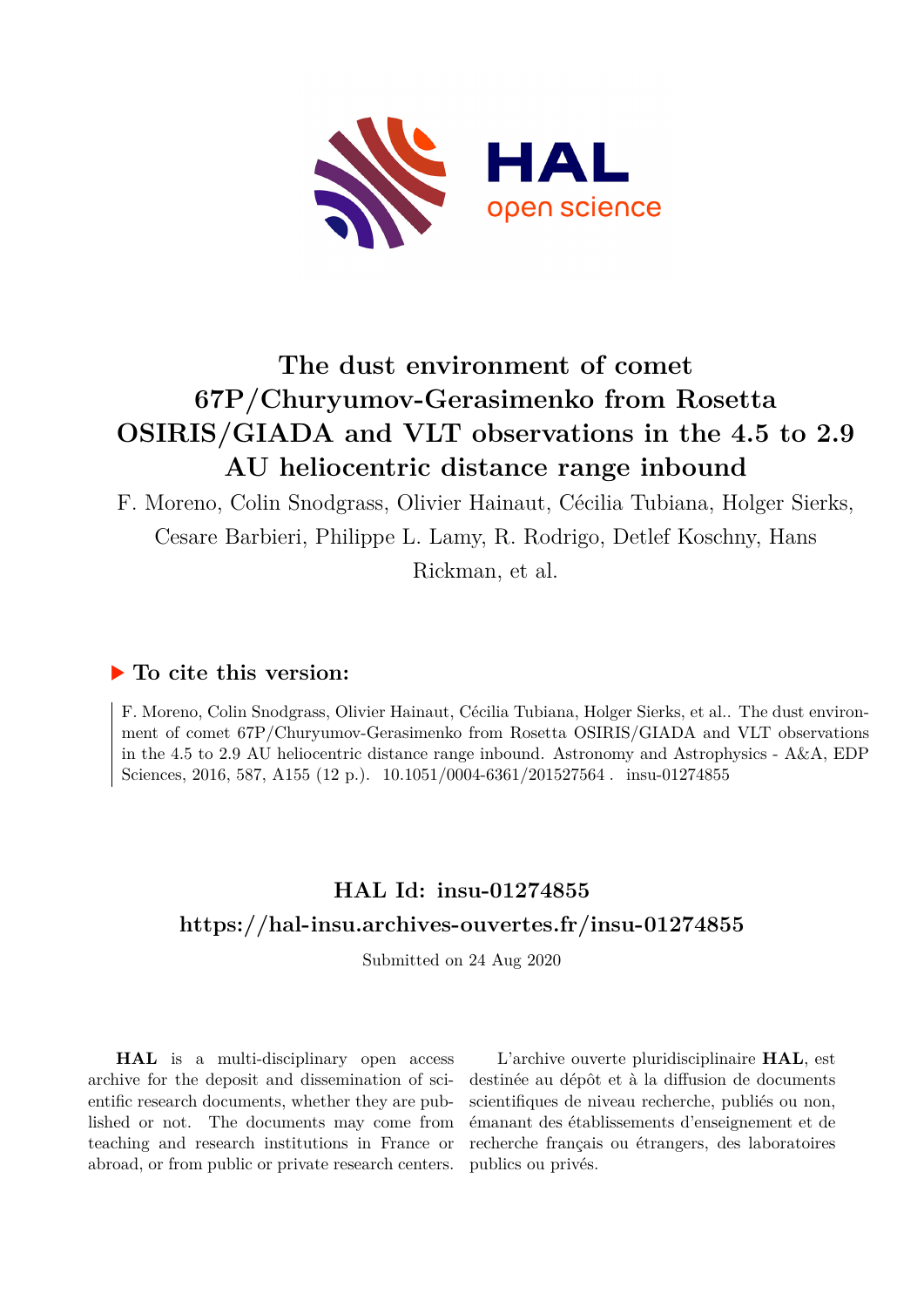# **The dust environment of comet 67P/Churyumov-Gerasimenko from Rosetta OSIRIS and VLT observations in the 4.5 to 2.9 AU heliocentric distance range inbound**

F. Moreno<sup>1</sup>, C. Snodgrass<sup>2</sup>, O. Hainaut<sup>3</sup>, C. Tubiana<sup>4</sup>, H. Sierks<sup>4</sup>, C. Barbieri<sup>5,6</sup>, P. L. Lamy<sup>7</sup>, R. Rodrigo<sup>8,9</sup>, D. Koschny<sup>10</sup>, H. Rickman<sup>11,17</sup>, H. U. Keller<sup>12</sup>, J. Agarwal<sup>4</sup>, M. F. A'Hearn<sup>13</sup>, M. A. Barucci<sup>14</sup>, J.-L. Bertaux<sup>15</sup>, I. Bertini<sup>6</sup>, S. Besse<sup>10</sup>, D. Bodewits<sup>13</sup>, G. Cremonese<sup>16</sup>, V. Da Deppo<sup>18</sup>, B. Davidsson<sup>17</sup>, S. Debei<sup>19</sup>, M. De Cecco<sup>20</sup>, F. Ferri<sup>6</sup>, S. Fornasier<sup>14</sup>, M. Fulle<sup>22</sup>, O. Groussin<sup>7</sup>, P. J. Gutiérrez<sup>1</sup>, P. Gutiérrez-Marques<sup>4</sup>, C. Güttler<sup>4</sup>, S. F. Hviid<sup>23</sup>, W.-H. Ip<sup>24</sup>, L. Jorda<sup>7</sup>, J. Knollenberg<sup>23</sup>, G. Kovacs<sup>4</sup>, J.-R. Kramm<sup>4</sup>, E. Kührt<sup>23</sup>, M. Küppers<sup>25</sup>, L. M. Lara<sup>1</sup>,

M. Lazzarin<sup>5</sup>, J. J. López-Moreno<sup>1</sup>, F. Marzari<sup>5</sup>, S. Mottola<sup>23</sup>, G. Naletto<sup>6,18,26</sup>, N. Oklay<sup>4</sup>, M. Pajola<sup>6</sup>, N. Thomas<sup>21</sup>, J. B. Vincent<sup>4</sup>, V. Della Corte<sup>30</sup>, A. Fitzsimmons<sup>27</sup>, S. Faggi<sup>28</sup>, E. Jehin<sup>29</sup>, C. Opitom<sup>29</sup>, and G.-P. Tozzi<sup>28</sup>

*(A*ffi*liations can be found after the references)*

Received 15 October 2015 / Accepted 17 January 2016

### **ABSTRACT**

Context. The ESA Rosetta spacecraft, currently orbiting around comet 67P/Churyumov-Gerasimenko, has already provided in situ measurements of the dust grain properties from several instruments, particularly OSIRIS and GIADA. We propose adding value to those measurements by combining them with ground-based observations of the dust tail to monitor the overall, time-dependent dust-production rate and size distribution. Aims. To constrain the dust grain properties, we take Rosetta OSIRIS and GIADA results into account, and combine OSIRIS data during the approach phase (from late April to early June 2014) with a large data set of ground-based images that were acquired with the ESO Very Large Telescope (VLT) from February to November 2014.

Methods. A Monte Carlo dust tail code, which has already been used to characterise the dust environments of several comets and active asteroids, has been applied to retrieve the dust parameters. Key properties of the grains (density, velocity, and size distribution) were obtained from Rosetta observations: these parameters were used as input of the code to considerably reduce the number of free parameters. In this way, the overall dust mass-loss rate and its dependence on the heliocentric distance could be obtained accurately.

Results. The dust parameters derived from the inner coma measurements by OSIRIS and GIADA and from distant imaging using VLT data are consistent, except for the power index of the size-distribution function, which is  $\alpha = -3$ , instead of  $\alpha = -2$ , for grains smaller than 1 mm. This is possibly linked to the presence of fluffy aggregates in the coma. The onset of cometary activity occurs at approximately 4.3 AU, with a dust production rate of 0.5 kg/s, increasing up to 15 kg/s at 2.9 AU. This implies a dust-to-gas mass ratio varying between 3.8 and 6.5 for the best-fit model when combined with water-production rates from the MIRO experiment.

**Key words.** comets: individual: 67P/Churyumov-Gerasimenko – methods: data analysis – techniques: photometric

## **1. Introduction**

Comets are among the least processed objects in the solar system, which means that their study provides insights into their origin and evolution. The Grain Impact and Dust Accumulator (GIADA; Colangeli et al. 2009; Della Corte et al. 2014) and the Optical, Spectroscopic, and Infrared Remote Imaging System (OSIRIS; Keller et al. 2007) on board the ESA Rosetta spacecraft have been in operation in the vicinity of comet 67P/Churyumov-Gerasimenko (hereafter 67P) since March 2014. The OSIRIS camera started to provide images of the comet since March 23, 2014 (Sierks et al. 2015; Tubiana et al. 2015a), while the first measurements carried out by GIADA were performed on July 18, 2014, when the comet was at heliocentric distances of 4.3 AU and 3.7 AU, respectively.

Combining these OSIRIS and GIADA early single grain measurements, Rotundi et al. (2015) derived the dust environment in the 3.7–3.4 AU range, which agrees with model predictions by Fulle et al. (2010) at 3.2 AU. Thus, the particle differential size distribution was found to be adequately described by a differential power law of index  $\alpha = -2$ , except for the largest particle size bins ( $r \ge 1$  mm) for which an index  $\alpha = -4$  is<br>needed to satisfy the 67P trail data which are mostly sensitive to needed to satisfy the 67P trail data, which are mostly sensitive to those large particles, and which were acquired in previous revolutions (Agarwal et al. 2010). A close value of  $\alpha \sim -3.7$  for large particles has been found by Soja et al. (2015) from analysis of 67P trail *Spitzer* data. This also agrees with the distribution of blocks that are larger than a few centimetres in size on the surface of smooth terrains found by Mottola et al. (2015)  $(\alpha = -3.8 \pm 0.2)$  from the Rosetta Lander Imaging System (ROLIS) on board Philae. This is also in line with the steep distribution of large particles found by Kelley et al. (2013a) in comet 103P/Hartley 2 coma ( $\alpha = -4.7$ ). The maximum grain size ejected that was reported by Rotundi et al. (2015) was 2 cm, and a dust loss rate of  $7 \pm 1$  kg s<sup>-1</sup> was determined, giving a dust-to-gas mass ratio (d/g) of  $4 \pm 2$  when combined with water production-rate data from the Microwave Instrument for the Rosetta Orbiter (MIRO; Gulkis et al. 2015). Assuming spherical particles, a grain density of 1900 ± 1100 kg m−<sup>3</sup> was derived. Interestingly, the velocity of outflowing grains did not show any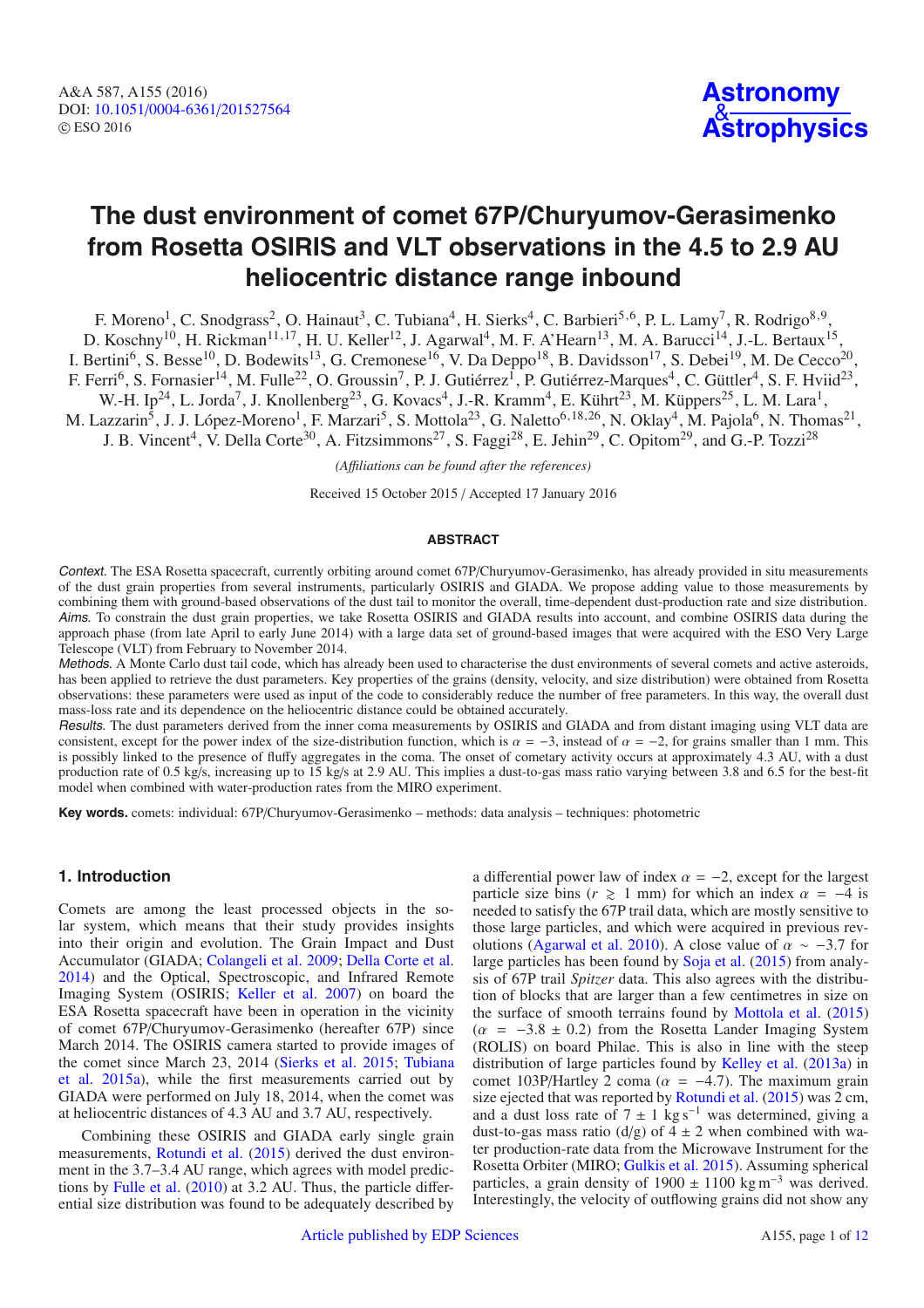**Table 1.** Observational circumstances for the OSIRIS NAC observations.

| Date<br>(UT)            | r<br>(AU) | S/C-Comet<br>distance (AU) | Phase angle<br>$(\text{deg})$ | Position angle<br>$(\text{deg})$ | Resolution<br>$(km px^{-1})$ |
|-------------------------|-----------|----------------------------|-------------------------------|----------------------------------|------------------------------|
| 2014-04-30T06.25.55.567 | 4.111     | 0.01586                    | 35.10                         | 120.697                          | 44.410                       |
| 2014-05-04T03.17.55.567 | 4.093     | 0.01412                    | 35.28                         | 120.444                          | 39.557                       |
| 2014-05-07T03.17.56.528 | 4.078     | 0.01278                    | 35.40                         | 120.234                          | 35.796                       |
| 2014-05-11T12.49.46.645 | 4.057     | 0.01086                    | 35.53                         | 119.902                          | 30.410                       |
| 2014-05-14T12.37.30.576 | 4.042     | 0.00956                    | 35.56                         | 119.647                          | 26.760                       |
| 2014-05-18T12.21.10.575 | 4.023     | 0.00782                    | 35.50                         | 119.239                          | 21.896                       |
| 2014-05-25T11.51.14.558 | 3.988     | 0.00540                    | 35.32                         | 118.497                          | 15.131                       |
| 2014-05-28T11.38.14.574 | 3.973     | 0.00460                    | 35.26                         | 118.202                          | 12.891                       |
| 2014-06-01T11.20.54.559 | 3.953     | 0.00354                    | 34.95                         | 117.682                          | 9.907                        |

link with particle size. Hydrodynamic models of the inner coma (e.g. Crifo et al. 2004) would be needed to explain such behavior.

Recently, a detailed study of GIADA data in the 3.4–2.3 AU heliocentric distance range has been performed by Della Corte et al. (2015). In this study, two populations of grains, both compact and fluffy, are described in relation to the geographical location of emission. Using the same GIADA data, the contribution of the fluffy grain component to the brightness of the coma has been found as being less than 15% by Fulle et al. (2015a). These fluffy grains have also been collected with the Cometary Secondary Ion Mass Analyser (COSIMA) on board Rosetta, which shows no trace of ice in their composition beyond 3 AU (Schulz et al. 2015).

In contrast with the random distribution of velocities versus grain size found by Rotundi et al. (2015), the relation of emission velocities and particle mass (*m*) found by Della Corte et al. (2015) was quite steep, albeit with a 50% uncertainty, given by a power law  $v \propto m^{\gamma_m}$  with  $\gamma_m = -0.32 \pm 0.18$ , which translates to  $v \propto r^{\gamma_r}$  as  $\gamma_r = -0.96 \pm 0.54$  (*r* is particle radius). This is still compatible with the widely used  $v \propto r^{-0.5}$ dependence that is based on simple hydrodynamical considerations (Whipple 1950). Photometric measurements of individual grains at 2.25 AU and 2.0 AU from OSIRIS images suggest a  $v \propto r^{-0.5}$  dependence (Fulle et al., in prep.). The different dependencies of particle velocity from the particle radius determined by Rotundi et al. (2015) and Della Corte et al. (2015) might be related to the various nucleus heliocentric distances and/or different spacecraft-nucleus distances involved. Only detailed hydrodynamic calculations in the inner coma, including the detailed nucleus shape, will allow a proper interpretation of those data. Consequently, the model runs with the different particlevelocity distributions since inputs are needed to determine which distribution is the most compatible with our observations.

In this paper, we combine OSIRIS images acquired between April and July 2014 with ground-based images taken with the FOcal Reducer and low dispersion Spectrograph 2 (FORS2) at the ESO VLT between February and November 2014, when the comet was observable from the southern hemisphere. From late November 2014 to late May 2015, the comet was behind the Sun for ground observers. The comet 67P could be observed again from late May 2015 from the southern hemisphere and from July 2015 from the northern hemisphere. Ground-based observations, combined with the simultaneous OSIRIS data described above, provide a unique opportunity to determine the dust properties and their time evolution because they are most sensitive to the large-scale tail structure that cannot be mapped from the spacecraft. Processes such as significant volatile loss or grain fragmentation that take place a few days after ejection cannot be monitored by OSIRIS.

### **2. The observations**

We used two data sets:

- **–** OSIRIS Narrow Angle Camera (NAC) and Wide Angle Camera (WAC) images obtained from late April to early July 2014;
- **–** VLT/FORS2 images obtained from mid-February to late November 2014.

A description of the instrumentation and the data reduction follows.

The OSIRIS instrument (Keller et al. 2007) comprises two cameras, the NAC, with a field of view (FOV) of  $2.20^\circ \times 2.22^\circ$ and an angular resolution of  $1.87 \times 10^{-5}$  rad px<sup>-1</sup>, and the WAC, with a FOV of  $11.35^{\circ} \times 12.11^{\circ}$  with an angular resolution of with a FOV of  $11.35° \times 12.11°$  with an angular resolution of  $1.01 \times 10^{-4}$  rad px<sup>-1</sup>. We used NAC images taken with the  $1.01 \times 10^{-4}$  rad px<sup>-1</sup>. We used NAC images taken with the Orange filter which has a central wavelength of 649.2 nm, and a Orange filter, which has a central wavelength of 649.2 nm, and a bandwidth of 84.5 nm. The WAC images used were taken with the Red filter, which has a central wavelength of 629.8 nm and a bandwidth of 158.6 nm. In both cases, we used Level 3 images, which were processed following the standard OSIRIS calibration pipeline, including bias subtraction, flat-fielding, distortion correction, and radiometric calibration (Tubiana et al. 2015b). The log of the nine NAC observations is given in Table 1, and Fig. 1 displays the NAC images. The WAC observations consisted of a sequence of 117 images acquired between 2014-05- 17T07:59:16 and 2014-05-18T06:52:05 (UT), and were aimed at the detection of a trail feature. For the dust-tail modeling, we combined all 117 frames into a single median stack, resulting in a high signal-to-noise image (see Fig. 2). The spatial resolution of this image is 123 km  $px^{-1}$ .

The VLT data consist of CCD images acquired with the R-SPECIAL filter (spectral response close to that of Bessell R, with central wavelength of 655 nm and bandwidth of 165 nm). FORS was used in imaging mode with the standard resolution collimator, and the detector was read binning  $2 \times 2$ , which resulted in an image scale of  $0.25''$  px<sup>-1</sup>. The reduction of the images was performed using standard techniques, encompassing bias and flatfielding, and photometric calibration by standard star field imaging. In addition to the standard techniques, the images were also processed with a background subtraction algorithm to remove the crowded star fields (Bramich 2008). For each night of observation, a median stack of the available images was produced and the magnitude within an aperture of 10 000 km radius was measured. Full details on the data set and the reduction procedure are given by Snodgrass et al. (2015).

The log of the observations is given in Table A.1 (see Appendix A), and a subset of the VLT images is displayed in Fig. 3. The images were converted from mag arcsec<sup>−</sup>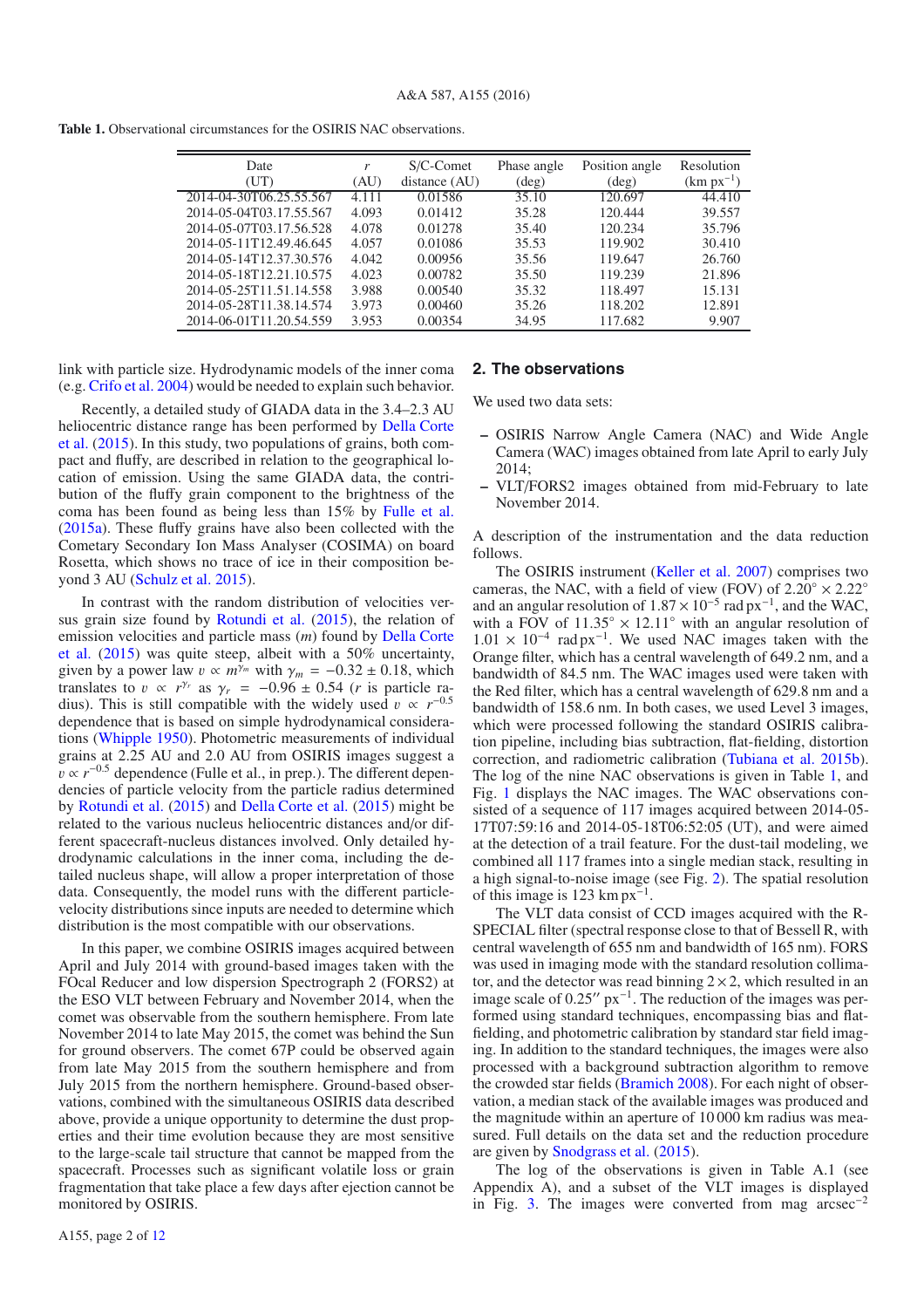F. Moreno et al.: The dust environment of 67P



**[Fig. 1.](http://dexter.edpsciences.org/applet.php?DOI=10.1051/0004-6361/201527564&pdf_id=1)** OSIRIS NAC images used in this work. All the images are oriented North up and east to the left. The lower labels in each image indicates the observation date. All images are  $30 \times 35$  pixels. Their spatial dimensions at the comet can be calculated using the spatial resolution indicated in the last column of Table 1. The straight features near the diagonals in the *uppermost first and third panels* from the left are artifacts.

 $(m)$  to mean solar disk intensity units  $(i/i<sub>0</sub>)$ , according to the relationship

where  $\Omega$  is the solid angle of the Sun at 1 AU (i.e. 2.893 × 10<sup>6</sup> arcsec<sup>2</sup>), and  $m_0$  is the magnitude of the Sun in the Bessell R filter ( $m_0 = -27.09$ ) Bessell *R* filter  $(m_{\odot} = -27.09)$ .

 $m = 2.5 \log \Omega + m_{\odot} - 2.5 \log(i/i_0),$  (1) We emphasise the importance of the different viewing angles and spatial scales of the OSIRIS and VLT image sets.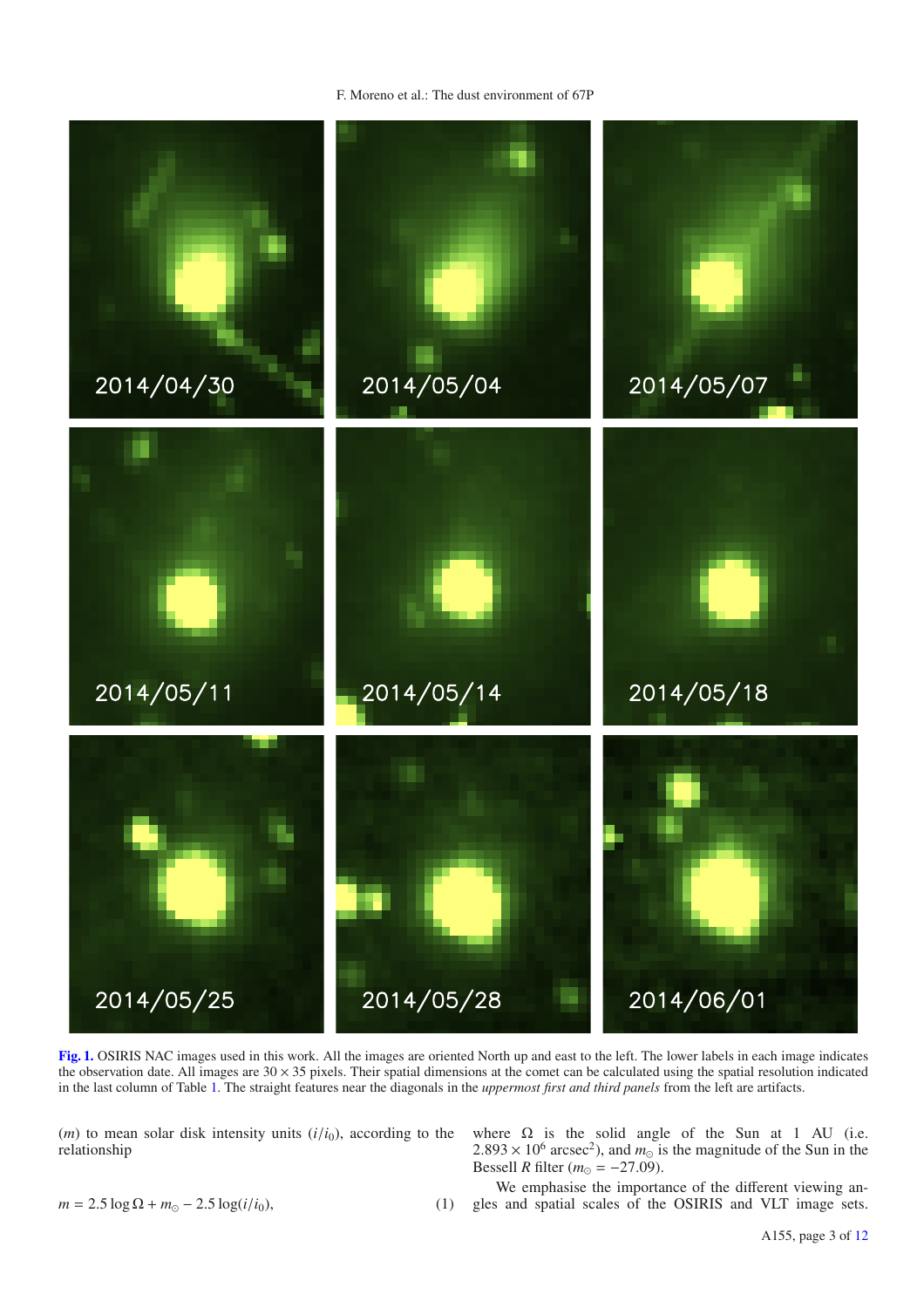#### MEDIAN STACK MTP003/STP004/TRAIL-001 & 002



**[Fig. 2.](http://dexter.edpsciences.org/applet.php?DOI=10.1051/0004-6361/201527564&pdf_id=2)** High signal-to-noise WAC image obtained as a median stack of 117 frames, obtained on May 17 and 18 2014. The dimensions of the image are  $3690 \times 3690$  km at the nucleus distance. The innermost isophote level corresponds to  $2.24 \times 10^{-8}$  W m<sup>-2</sup> sr<sup>-1</sup> nm<sup>-1</sup>, decreasing outwards in factors of 2. North is up, east to the left.

While for the OSIRIS images the resolution ranges from 44 to 10 km px−1, the VLT images provide a spatial resolution from nearly 900 km px<sup>-1</sup> to ~490 km px<sup>-1</sup> at the closest geocentric distance of 2.7 AU.

An important aspect of the observations is the nucleus brightness contribution to the images. Since the OSIRIS images and the early VLT images were acquired at large heliocentric distances when the comet was displaying little activity, the nucleus signal to the image brightness dominates over the coma brightness and this must be taken into account. The total observed brightness of the images can be expressed as a sum of the nucleus plus the coma brightness contributions convolved with the corresponding point spread function (PSF) as (e.g. Lamy et al. 2006)

$$
B(x, y) = [C(x, y) + N(x, y)] \otimes P(x, y),
$$
 (2)

where  $C(x, y)$ ,  $N(x, y)$ , and  $P(x, y)$  are the coma, nucleus, and PSF as functions of the pixel coordinates of the image relative to the nucleus position, identified by the brightest pixel in the images.

To calculate the nucleus brightness at each epoch, we developed a photon ray-tracing algorithm from which we constructed synthetic images of the nucleus as it would be seen either from the spacecraft or from the Earth. We used an early shape model of the nucleus (SHAP4S; Preusker et al. 2015) with a rotational axis pointing to  $RA = 69.54^{\circ}$ , Dec = 64.11<sup>°</sup> (J2000 coordinates), a Lambertian surface model with a certain albedo value (the same for all the red filters used), a linear phase coefficient of 0.047 mag deg−<sup>1</sup> (Fornasier et al. 2015), and a rotational period of 12.4043 h, the appropriate value at the time of the observation (Mottola et al. 2014). The albedo value was constrained by matching a synthetic lightcurve to the experimental lightcurve

Although a noticeable coma is present in the images, its coma contribution to the integrated nucleus plus coma system brightness at such heliocentric distances (∼4 AU) is negligible, being estimated to be below the relative photometric error of the measurements (Mottola et al. 2014). This contribution can be evaluated from the model results that are described in the next sections. The integrated brightness for the WAC image of Fig. 2 is  $2.79 \times 10^{-7}$  W m<sup>-2</sup> sr<sup>-1</sup> nm<sup>-1</sup>. For our best-fit Model 1, which is characterised by a power-law particle-size distribution with power index of −3 and a random distribution of particle ejection velocities (see Sects. 3 and 4 for a detailed description of the model), we obtain  $2.84 \times 10^{-7}$  W m<sup>-2</sup> sr<sup>-1</sup> nm<sup>-1</sup> for the nucleus+coma system, which is in close agreement with the measured brightness. From the same model, the integrated signal of the coma alone is just  $1.30 \times 10^{-11}$  W m<sup>-2</sup> sr<sup>-1</sup> nm<sup>-1</sup>, i.e. less than 0.005% of the total signal. Thus, the coma contribution can be safely ignored for the construction of the nucleus lightcurve from the images at such heliocentric distances. To obtain the integrated brightness at each observation date, an aperture radius equal to the full width at half maximum (FWHM) of the field stars was used. Fig. 4 shows a comparison of the measured lightcurve and the one calculating the integrated brightness from the synthetic nucleus images, assuming a surface albedo of 0.06, as previously mentioned. Along the lightcurve, the mean value of the difference between measured and computed nucleus brightness is 1%, while the maximum difference is 16%. These discrepancies are most likely related to the simplicity of the surface model and to local variations of surface albedo (Fornasier et al. 2015).

The coma/tail brightness distribution is computed with the Monte Carlo dust tail code. This is described in the next section.

### **3. The model**

The Monte Carlo dust tail code has been described previously (e.g. Fulle et al. 2010, Moreno et al. 2012). Briefly, this is a forward model that, given all the dust input parameters, computes synthetic dust tail images for a given date by the trial-and-error procedure. To this end, the code computes the trajectory of a large number of spherical particles that are ejected from a smallsized nucleus, assuming that the grains are affected by the solar gravitation and the solar radiation pressure. The nucleus gravitational field is neglected at distances where the gas drag vanishes (at approximately 20 nuclear radii,  $R_N$ ). Under these assumptions, the trajectory of the particles is Keplerian and the orbital elements are computed from the assumed terminal velocities (at 20  $R_N$ ). The 1 –  $\mu$  parameter (e.g. Fulle 1989), which is the ratio of solar radiation pressure force to solar gravity force, is given by  $1 - \mu = C_{pr}Q_{pr}/(2\rho r)$ . In this equation,  $C_{pr}$  is given by

$$
C_{\text{pr}} = \frac{3E_{\text{s}}}{8\pi cGM_{\odot}} = 1.19 \times 10^{-3} \text{ kg m}^{-2},\tag{3}
$$

where  $E_s$  is the mean total solar radiation,  $c$  is the speed of light, *G* is the universal gravitational constant, and  $M_{\odot}$  is the solar mass (Finson & Probstein 1968). *Q*pr is the radiation pressure coefficient, and  $\rho$  is the particle density. The radiation pressure coefficient for absorbing particles with radii  $r \ge 1 \mu m$  is  $Q_{pr} \sim 1$ <br>(e.g. Moreno et al. 2012). The geometric albedo of the parti-(e.g. Moreno et al. 2012). The geometric albedo of the particles at red wavelengths is assumed to be  $p_v = 0.065$ , a value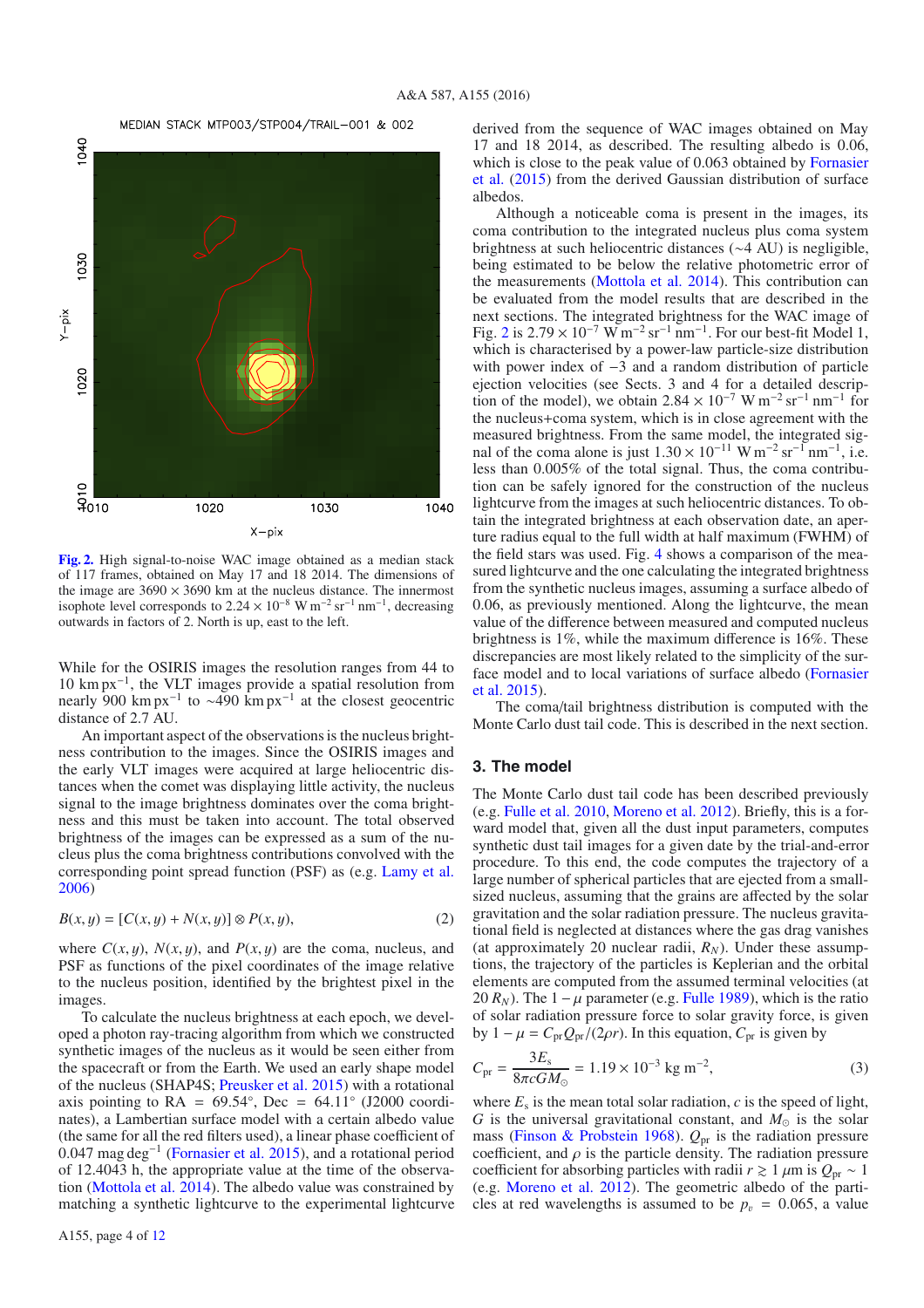

2014/10/23 2014/08/11 2014/06/30 2014/06/05 2014/03/13 2014/08/28 2014/07/18 2014/06/21 2014/05/12 2014/10/24 2014/08/18 2014/07/02 2014/06/09 2014/03/14  $2014/11/23$ 

**[Fig. 3.](http://dexter.edpsciences.org/applet.php?DOI=10.1051/0004-6361/201527564&pdf_id=3)** Subset of 20 out of the 52 VLT/FORS2 images taken between February and November 2014, with the R-SPECIAL filter. North is up, east to the left in all images. The date of observation is indicated in each panel. All the images have  $40 \times 40$  pixels in size, which can be converted to physical size at the comet using the spatial resolution values of last column of Table A.1 (see Appendix A).

close to to the one that was determined for the geometric albedo of the nucleus, and which ranged from 0.0589 to 0.072 at 535 and 700 nm, respectively, from disk-averaged photometry using OSIRIS NAC data (Fornasier et al. 2015). For the dust particles, we assumed a phase angle coefficient of 0.03 mag deg<sup>-1</sup> in agreement with the value reported by Snodgrass et al. (2013) for comet 67P, and within the range estimated for other comets (e.g. Meech & Jewitt 1987). In addition to the input model parameters just described, we need to set the size-distribution function and the dust-loss rate, as a function of the heliocentric distance.

In most previous applications of the code, the dust tail code was applied with almost no previous knowledge of any of the dust properties. However, the observations of the inner coma dust grains by OSIRIS and GIADA provide a unique characterisation of fundamental dust parameters as described in Sect. 1. We used the dust physical parameters described by Rotundi et al. (2015) as inputs for the Monte Carlo code: the particle-size distribution is governed by a power law with index –2 (except at sizes larger than 1 mm, for which the index is –4), the largest particles ejected are 1 cm in radius, and the particle density is set to 2000 kg m<sup>-3</sup>. Taking into account the distributions of particle velocities found by Rotundi et al. (2015) and Della Corte et al. (2015), we have devised three different models with distinct grain-velocity dependencies, all of the form  $v(\mu, t) = v_1(\mu)u(t), v_1(\mu)$  being a size-dependent velocity function, and *u*(*t*) a dimensionless time-dependent parameter. These models range from a velocity that is independent of particle size, as found by Rotundi et al. (2015), to a steep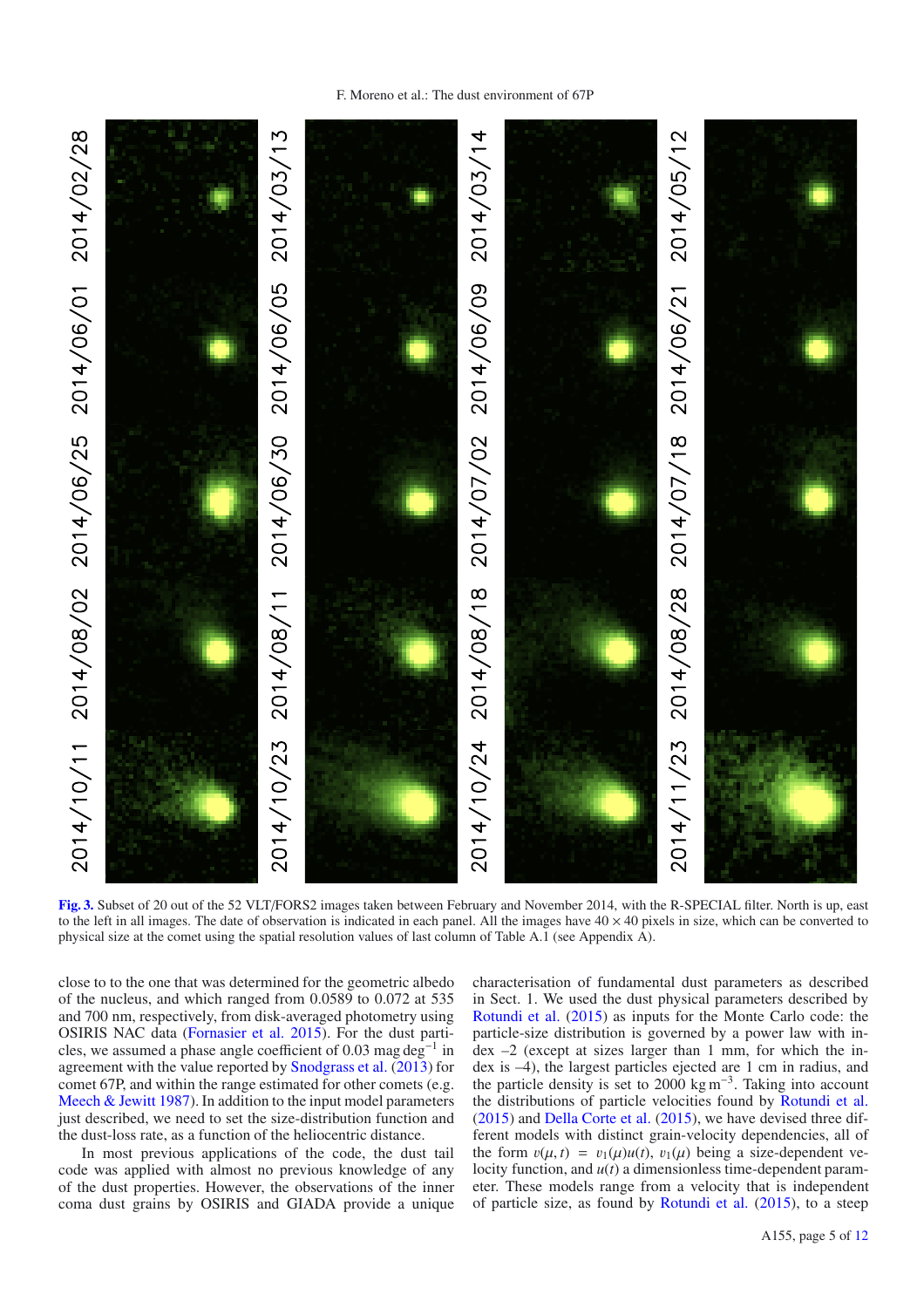

**[Fig. 4.](http://dexter.edpsciences.org/applet.php?DOI=10.1051/0004-6361/201527564&pdf_id=4)** Lightcurve obtained from the analysis of 117 frames from WAC Red filter images obtained on 2014 May 17 and 18 (black dots). The red dots correspond to a simulation of the lightcurve, taking in consideration a nucleus shape model (Preusker et al. 2015) with a Lambertian model for the surface, which has an albedo of 0.06, and a ray-tracing technique to compute the total output flux at the S/C position.

function of velocity on grain size, as derived in Della Corte et al. (2015). Specifically, in Model 1, the terminal velocity of the grains is given by  $v(\mu, t) = rnd[1, 5]u(t)$ , where  $rnd[1, 5]$  is a random value in the 1 to 5 m s<sup> $-1$ </sup> interval; in Model 2, the terminal velocity is given by  $v(\mu, t) = 1320(1 - \mu)^{0.96}u(t)$  m s<sup>-1</sup>; and<br>in Model 3, we set  $v(\mu, t) = 45(1 - \mu)^{0.42}u(t)$  m s<sup>-1</sup> in agreein Model 3, we set  $v(\mu, t) = 45(1 - \mu)^{0.42}u(t)$  ms<sup>-1</sup>, in agree-<br>ment with the most probable value, and the lower limit in the ment with the most probable value, and the lower limit in the power-law exponent of the velocity versus particle size as determined by Della Corte et al. (2015), respectively. We note that these functions are, in all cases, derived for a certain range of particle radii only, within the range of instrumental sensitivity, mostly in the 0.1 to 10 mm domain. Fig. 5 displays the just described size-dependent term of the terminal velocities for each model and Fig. 6 shows the time-dependent component *u*(*t*).

The function  $u(t)$  reflects the overall time-dependence of the velocity and is constrained as  $u(t) = 1$  in the heliocentric distance range 3.7–3.4 AU from the results of Rotundi et al. (2015) for Model 1. Out of this heliocentric distance range, and for Models 2 and 3, a free parameter is adjusted by the trial and error procedure, taking into account that it should increase after the onset of activity (e.g. Fulle et al. 2010), and it is further enhanced whenever an outburst occurs, as has been observed, e.g. after the 2007 outburst of comet 17P/Holmes (Montalto et al. 2008; Moreno et al. 2008). The other free parameters that must be set are the dust-loss rate as a function of the heliocentric distance, and the activation time. The heliocentric dependence of the dust-mass loss rate is initially assumed as a function that varies as the inverse square of the heliocentric distance, and then several tens of test functions that modify the initial profile are introduced until a good fit to all the datasets of OSIRIS and VLT images is reached. Thus, the presence of outbursts, such as that of 30 April 2014 (Tubiana et al. 2015a) imply a sudden increase of the dust-loss rate that clearly has to be taken into account to fit the data. The goodness of the fit for each model is characterized by the quantity

$$
\chi^{2} = \left| \sum_{i,j} \frac{\left[ \log(I_{\text{obs}}(i,j)) - \log(I_{\text{mod}}(i,j)) \right]^{2}}{\log(I_{\text{mod}}(i,j))} \right|,
$$
(4)



**[Fig. 5.](http://dexter.edpsciences.org/applet.php?DOI=10.1051/0004-6361/201527564&pdf_id=5)** Size-dependent component of the terminal velocity of the dust grains assumed in the Monte Carlo model. Model 1 corresponds to the random velocity distribution found by Rotundi et al. (2015), Model 2 corresponds to the steep, most probable value,  $v \propto r^{-0.96}$  found by Della Corte et al. (2015), and Model 3 to the less steep dependence given by  $v \propto r^{-0.42}$ . The escape velocity at  $20R_N$  is also indicated.



**[Fig. 6.](http://dexter.edpsciences.org/applet.php?DOI=10.1051/0004-6361/201527564&pdf_id=6)** Assumed time-dependent component of the terminal velocity of the dust grains assumed in the Monte Carlo model. The bump between –4.25 to –4.15 AU is related to the 30 April 2014 outburst.

where  $I_{obs}$  and  $I_{mod}$  are the observed and modeled brightness, and the summation is extended to the pixels (*i*, *<sup>j</sup>*) along a scan in the anti-solar direction (position angle of the Sun-to-comet radius vector), passing through the brightest pixel. This  $\chi^2$  parameter is calculated for each image, and then the total summation of the  $\chi^2$ for all the OSIRIS plus VLT images is the parameter used as the quality of the fit for each model. As previously stated, the size distribution is initially set to a power law of index –2 and the maximum particle radius to 1 cm, in accordance with Rotundi et al. (2015). The minimum particle radius is set initially to 1  $\mu$ m, but tests will also be made for smaller and larger minimum size, as described below.

Another input parameter of the model is the emission pattern. The OSIRIS images acquired in August 2014 when Rosetta was at a distance from the comet, when the nucleus shape could be clearly resolved (Sierks et al. 2015; Lara et al. 2015), revealed a number of conspicuous jets coming from the neck region (Hapi)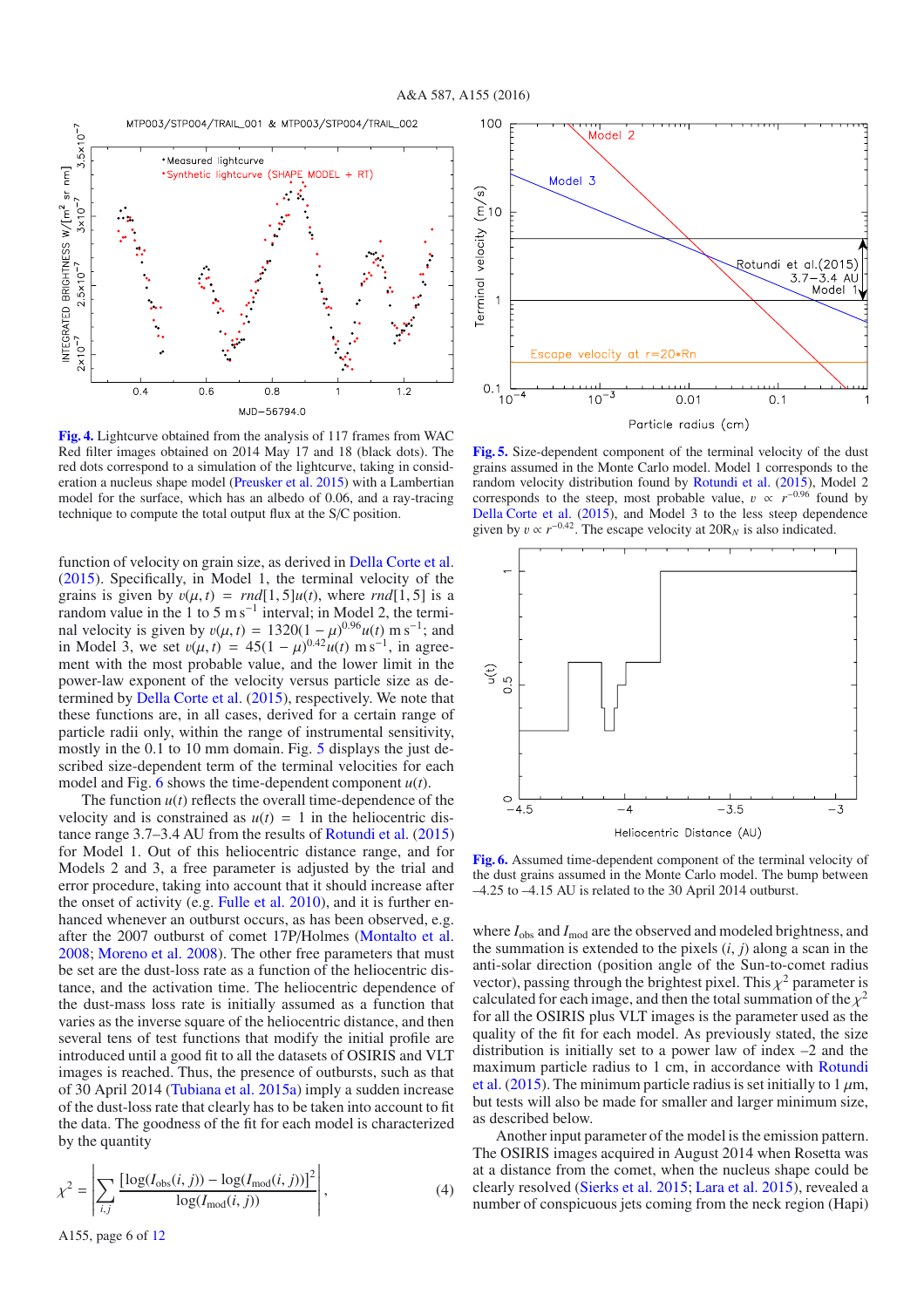

**[Fig. 7.](http://dexter.edpsciences.org/applet.php?DOI=10.1051/0004-6361/201527564&pdf_id=7)** Monte Carlo dust tail code simulations (red contours) compared to the OSIRIS NAC observations (black contours) for the input parameters derived from Rotundi et al. (2015) with a power-law exponent of the size distribution function of –2. The innermost isophotes have a value of  $3.2 \times 10^{-8}$  W m<sup>-2</sup> sr<sup>-1</sup> nm<sup>-1</sup> in all four images and decrease in factors of 2 outwards.

and pointing towards the direction of the pole. In our model, we imposed a relatively higher number of particles launched from latitudes higher than 60◦ than from elsewhere. Specifically, we set 35% of particles (in number) as being emitted from that region and 65% from latitudes south of 60◦. This corresponds to a flux of particles that are 7.5 times higher at those high latitudes than elsewhere. To keep the number of free parameters to a minimum, we have not attempted to modify the emission pattern along the orbital arc. This highly anisotropic ejection pattern, with particle emission directed to the north, has already been inferred by Fulle et al. (2010) in the GIADA dust environment model from model fits to 67P data that was acquired during three revolutions around the Sun prior to the Rosetta encounter.

## **4. Results and discussion**

Once a set of model parameters has been defined, we run the Monte Carlo dust tail code for all the OSIRIS and VLT images involved in the analysis. However, for clarity, and to save space, we will only show the results for subsets of them. Specifically, four dates are selected for the OSIRIS images, and twenty for the VLT images. In each case, the isophotes will be shown in the same brightness units of W m<sup>-2</sup> sr<sup>-1</sup> nm<sup>-1</sup> (as for the Level 3 OSIRIS images), and in units of the solar disk intensity for the VLT images.

We start by displaying the results of Model 1, the one which has a random distribution of terminal particle velocities as described above. For this model, we obtain the results shown in Figs. 7 and 8 for the OSIRIS NAC and VLT images, respectively,



**[Fig. 8.](http://dexter.edpsciences.org/applet.php?DOI=10.1051/0004-6361/201527564&pdf_id=8)** Monte Carlo dust tail code simulations (red contours) compared to the VLT observations (black contours) for the input parameters derived from Rotundi et al. (2015) with a power-law exponent of the size distribution function of –2. The image dates are shown on the left side of each panel. Innermost isophotes are  $4 \times 10^{-14}$  solar disk units, except for panels 2014/02/28 and 2014/03/14, which have  $2 \times 10^{-14}$  solar disk units.



**[Fig. 9.](http://dexter.edpsciences.org/applet.php?DOI=10.1051/0004-6361/201527564&pdf_id=9)** Best-fit dust-mass loss rate as a function of the heliocentric distance for power-law size distributions of  $-2$  (solid line) and  $-3$  (dotted line). Note the increase in mass loss rate at the time of the 30 April 2014 outburst.

corresponding to the best-fit dust-mass loss rate displayed in Fig. 9. This graph shows a peak at about 4.11 AU pre-perihelion that corresponds to the outburst that occurred on 30 April 2014, in which a total dust-loss mass of  $\sim$ 7 × 10<sup>6</sup> kg was released. The comet shows some activity, at the level of ~0.5 kg s<sup>−1</sup>, already at 4.3 AU pre-perihelion. This is in agreement with the findings of Snodgrass et al. (2013) for the previous orbit and their predictions for the current orbit. In their trail model, Soja et al. (2015) reported values of ~10 kg s<sup>-1</sup> at 3 AU, which is in line with ours,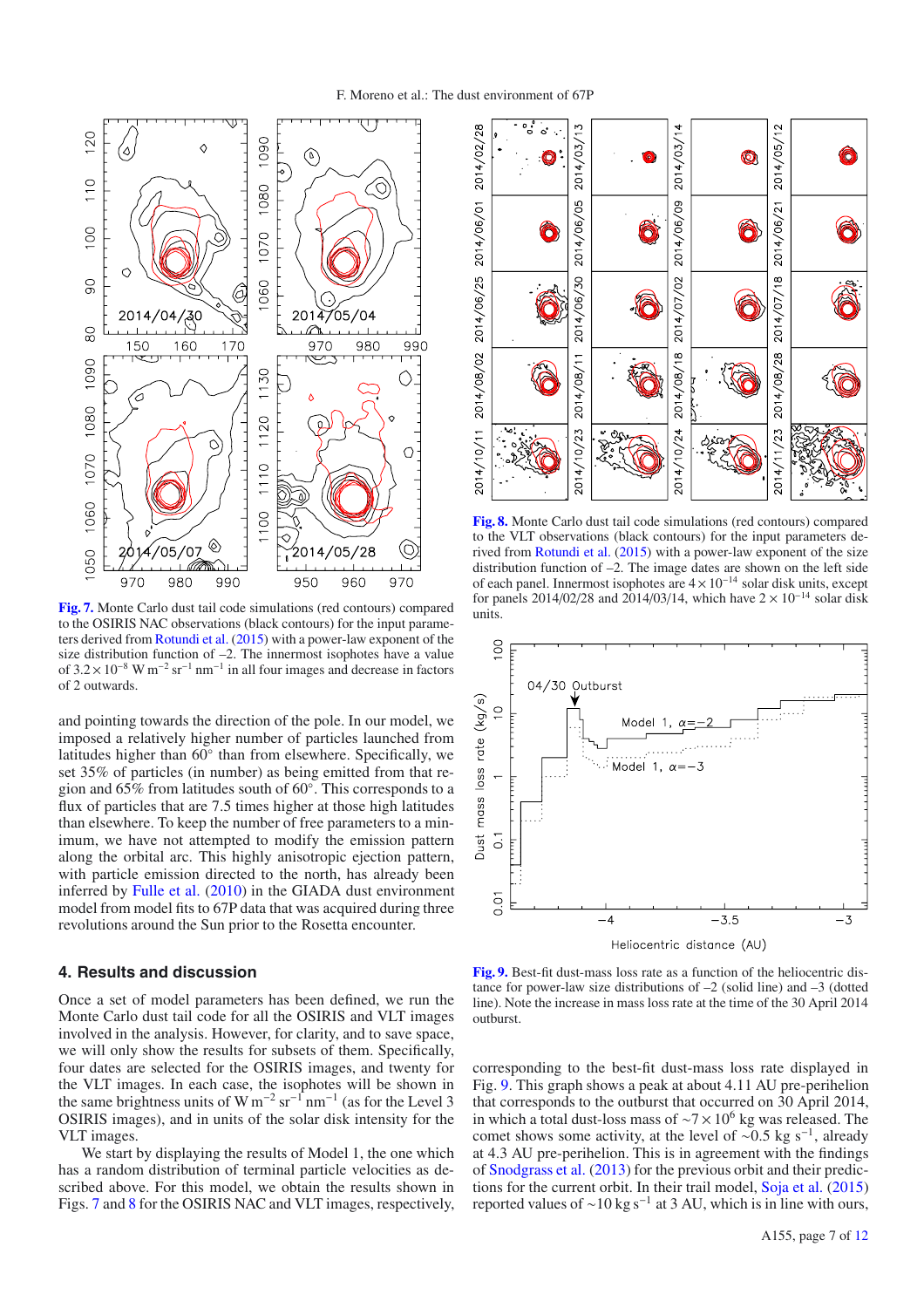

**[Fig. 10.](http://dexter.edpsciences.org/applet.php?DOI=10.1051/0004-6361/201527564&pdf_id=10)** Monte Carlo dust tail code simulations (red contours) compared to the OSIRIS NAC observations (black contours) for the input parameters derived from Rotundi et al. (2015) with a power-law exponent of the size distribution function of –3 and the random distribution of terminal velocities (Model 1).

but of ∼3.5 kg s<sup>-1</sup> at 4.3 AU, a value that is considerably larger than our estimate at that heliocentric distance.

While the modelled images fit the tail shapes for OSIRIS and VLT images until early August 2014 reasonably well, it is clear that they deviate from the measured isophotes at later dates. The total  $\chi^2$  for this model is 40.1. No improvements are found when Models 2 and 3 are run with different velocity distributions. We therefore tried to modify the input parameters to obtain a better fit to the data. We found that no improvements were possible, except when the power-law index of the size distribution is decreased, i.e. using a steeper size-distribution function. The best results were found for a power index of –3, for which the model results are presented in Figs. 10 and 11 for the NAC and the VLT images, respectively, for Model 1. The corresponding best-fitted dust-loss rate is shown in Fig. 9. For this model,  $\chi^2$  is 14.4, whcih is much smaller than the value of 40.1 found for the model with power index of  $-2$ .

The best-fit power index of  $-3$  for the size-distribution function agrees with that previously derived by Fulle et al. (2010), which was obtained from dust tail modelling of observations that were acquired during several previous orbits. As noted by Fulle et al. (2015a), the different power indices of  $-2$  derived by Rotundi et al. (2015) and of –3 derived from the dust tail models, could be related to contribution of the aggregate particles. The presence of fluffy grains in the coma has been clearly shown by the GIADA instrument since mid-September 2014 (Della Corte et al. 2015; Fulle et al. 2015a). As Rotundi et al. (2015) use



**[Fig. 11.](http://dexter.edpsciences.org/applet.php?DOI=10.1051/0004-6361/201527564&pdf_id=11)** Monte Carlo dust tail code simulations (red contours) compared to the VLT observations (black contours), for the input parameters derived from Rotundi et al. (2015), with a power-law exponent of the size distribution function of –3, and the random distribution of terminal velocities (Model 1).

earlier measurements, the power index of –2 only refers to the compact particle population. It is possible that those aggregates, which have a steeper size distribution function, are contributing to solve this inconsistency (Fulle et al. 2015a). However, proving it quantitatively is far from easy. First, the computation of the  $(1 - \mu)$  parameter for aggregates of the order of, or larger than, the wavelength of the incident light is prohibitive in terms of current computational resources. And second, the non-radial pressure force component on the aggregates becomes non-negligible (Kimura et al. 2002), implying a non-Keplerian motion for those particles, and the use of numerical integrators to determine their orbits. In any case, it is interesting to note that the later the observation date, the larger the discrepancy is between the models with size-distribution power indices of  $-2$  and  $-3$  (compare Figs. 8 and 11).

After finding the power index of  $-3$  as the best fit for Model 1, we fit the data with Models 2 and 3, assuming  $\alpha = -3$ and leaving the dust-mass loss rate as the only free parameter. The fits to the OSIRIS NAC and VLT data are found in Figs. 12 and 13 for Model 2, and Figs. 14 and 15 for Model 3. The models 1, 2, and 3 for the WAC data are shown in Fig. 17, while the corresponding best-fitted dust-loss rate functions are displayed in Fig. 18. Again, a significant deviation of the model isophotes from the observed tail shapes is observed for the VLT data after early August, and particularly for Model 3, which indicates that the particle terminal velocities are better represented by a flat random distribution of velocities rather than a power law of the size, as was found by Rotundi et al. (2015). A proper interpretation of the different particle velocities that were encountered by Rotundi et al. (2015) and Della Corte et al. (2015) should incorporate the hydrodynamical processes in the inner coma, taking into account the different ranges of nucleus to Sun and nucleus to spacecraft distances involved. The computed values of  $\chi^2$  are 16.1 and 32.8 for models 2 and 3, respectively. As an example, Fig. 16 depicts the resulting scans along the anti-solar direction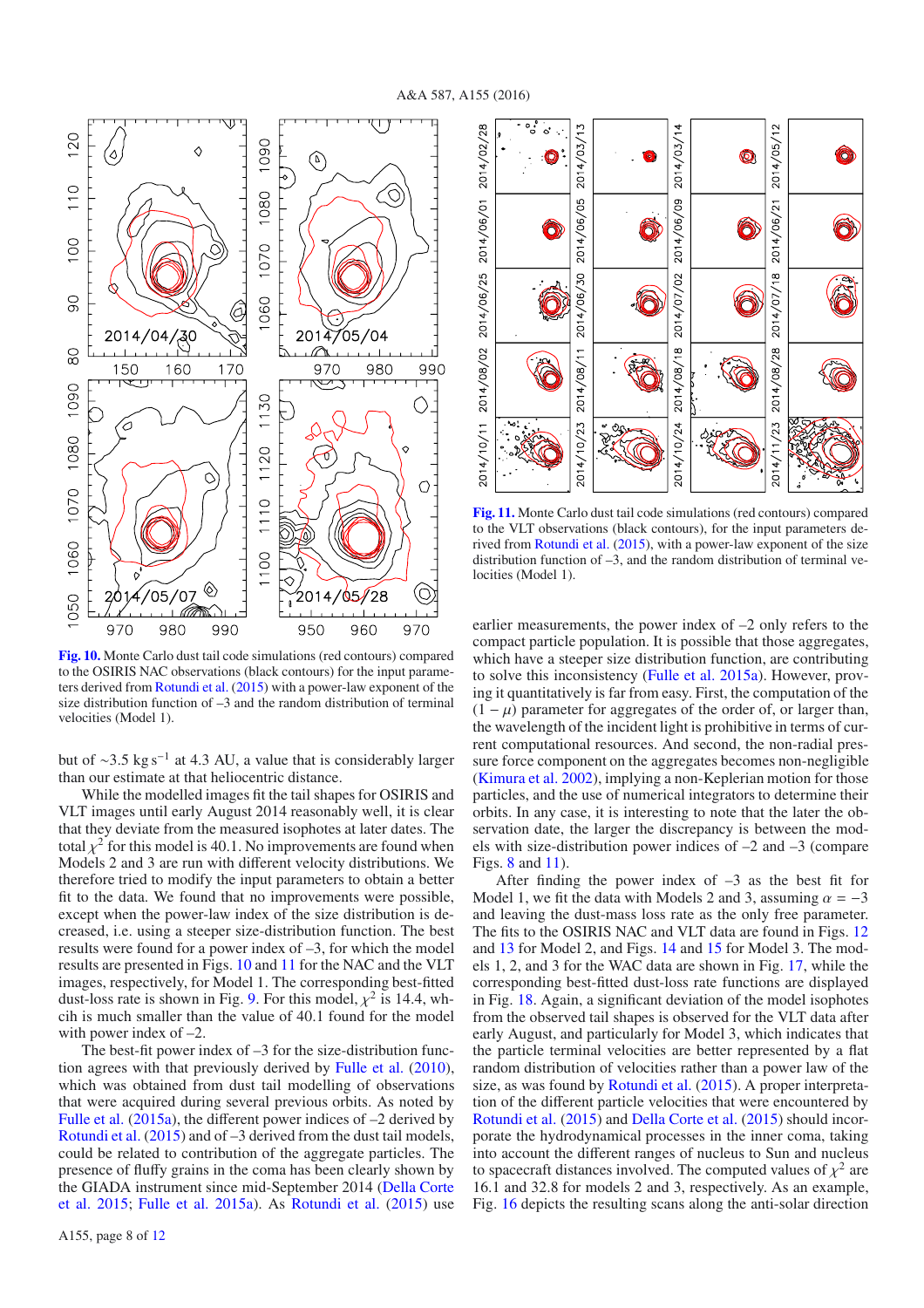

**[Fig. 12.](http://dexter.edpsciences.org/applet.php?DOI=10.1051/0004-6361/201527564&pdf_id=12)** Monte Carlo dust tail code simulations (red contours) compared to the OSIRIS NAC observations (black contours) for the input parameters derived from Rotundi et al. (2015) with a power-law exponent of the size distribution function of  $-3$  and the terminal velocities being given by  $v(\mu, t) = 1320(1 - \mu)^{0.96}u(t) \text{ m s}^{-1}$  (Model 2).



**[Fig. 13.](http://dexter.edpsciences.org/applet.php?DOI=10.1051/0004-6361/201527564&pdf_id=13)** Monte Carlo dust tail code simulations (red contours) compared to the VLT observations (black contours) for the input parameters derived from Rotundi et al. (2015) with a power-law exponent of the size distribution function of  $-3$  and the terminal velocities being given by  $v(\mu, t) = 1320(1 - \mu)^{0.96}u(t) \text{ m s}^{-1} \text{ (Model 2)}.$ 



**[Fig. 14.](http://dexter.edpsciences.org/applet.php?DOI=10.1051/0004-6361/201527564&pdf_id=14)** Monte Carlo dust tail code simulations (red contours) compared to the OSIRIS NAC observations (black contours) for the input parameters derived from Rotundi et al. (2015) with a power-law exponent of the size distribution function of –3 and the terminal velocities being given by  $v(\mu, t) = 45(1 - \mu)^{0.42}u(t)$  m s<sup>-1</sup> (Model 3).

for one of the latest VLT-observed and modeled images, where the deviations of the data for the different models can be seen.

In Fig. 18, the water production rates at different heliocentric distances that were obtained by Gulkis et al. (2015) from MIRO are also plotted. From these measurements, we obtain a d/g mass ratio varying between 6.5 at 3.95 AU pre-perihelion and 3.8 at 3.5 AU pre-perihelion, for Models 1 and 2, and between 3.3 at 3.95 AU pre-perihelion and 1.6 at 3.5 AU pre-perihelion for Model 3, which confirms the  $d/q = 4 \pm 2$  that was estimated by Rotundi et al. (2015).

After obtaining this satisfactory fit for Model 1, we explored the sensitivity to the input parameters of the model results. Changing the minimum particle radius from 1  $\mu$ m to 10  $\mu$ m does not significantly affect the  $v^2$  of the fit but if the minimum ranot significantly affect the  $\chi^2$  of the fit, but if the minimum ra-<br>dius is set as high as 50  $\mu$ m  $\chi^2$  increases by up to 48.2. The presdius is set as high as 50  $\mu$ m,  $\chi^2$  increases by up to 48.2. The pres-<br>ence of dust particles smaller than 5  $\mu$ m in size has been demonence of dust particles smaller than  $5 \mu m$  in size has been demonstrated by Della Corte et al. (2015) from dust accumulation on two of the five micro balances system (MBS) of GIADA since September, 2014. On the other hand, the input dust-mass loss rate can be varied up to the 30% level without altering the model results substantially. Thus, for Model 1,  $\chi^2$  increases from 14.4 (best fit) to 16.2 by a variation of 30% in the overall dust-mass loss rate. If the dust-loss rate profile is varied up to 50%, then  $\chi^2$ increases to 19.2, which is too large compared to its equivalent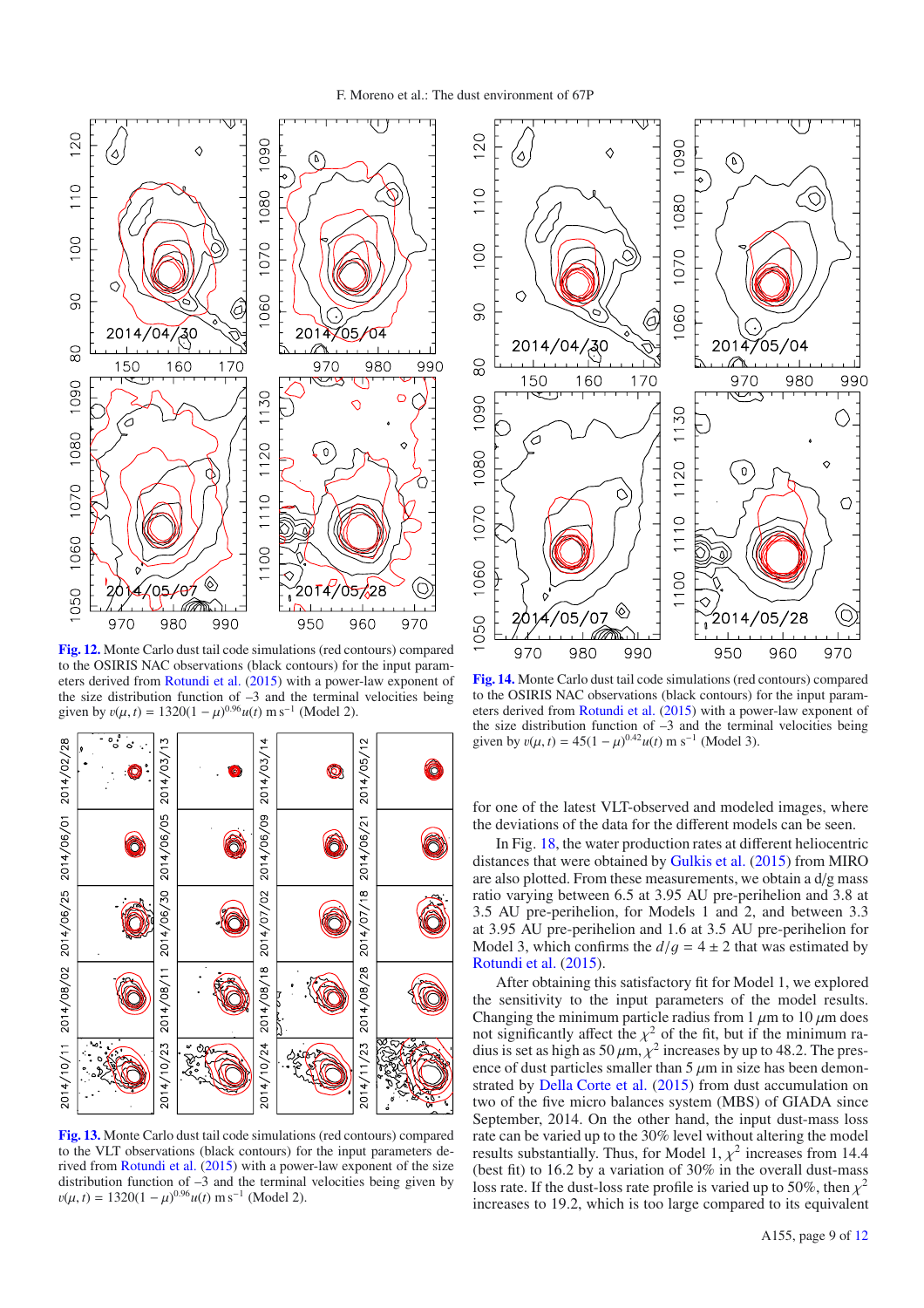

**[Fig. 15.](http://dexter.edpsciences.org/applet.php?DOI=10.1051/0004-6361/201527564&pdf_id=15)** Monte Carlo dust tail code simulations (red contours) compared to the VLT observations (black contours) for the input parameters derived from Rotundi et al. (2015), with a power-law exponent of the size distribution function of  $-3$ , and the terminal velocities being given by  $v(\mu, t) = 45(1 - \mu)^{0.42}u(t) \text{ m s}^{-1} \text{ (Model 3)}.$ 



**[Fig. 16.](http://dexter.edpsciences.org/applet.php?DOI=10.1051/0004-6361/201527564&pdf_id=16)** Scan along the anti-solar direction of the VLT image of 2014/10/24 (solid circles) compared to the different ejection velocity models described in the text: Model 1 (best-fit model) corresponds to the solid-line, Model 2 is represented by the dashed line, and Model 3 by the dotted line. These three models have a power index for the size distribution of –3. The dash-dotted line corresponds to Model 1 but with a power index for the size distribution of –2.

in the best fit model. From this, we estimate a 50% uncertainty as an upper limit to the obtained dust-loss rates.

Regarding the level of activity of the comet at the heliocentric distance range explored, we compare the derived dustloss rates with other published estimates. In most cases, unfortunately, only values of the quantity  $A f \rho$  (A'Hearn et al. 1984) have been reported (e.g. Mazzotta Epifani et al. 2009; Kelley et al. 2013b, and references therein), which cannot be easily



**[Fig. 17.](http://dexter.edpsciences.org/applet.php?DOI=10.1051/0004-6361/201527564&pdf_id=17)** Monte Carlo dust tail code simulations (red contours) compared to the OSIRIS WAC observations (black contours), from left to right, for Models 1, 2, and 3, with a power-law exponent of the size distribution function of –3.



Heliocentric distance (AU)

**[Fig. 18.](http://dexter.edpsciences.org/applet.php?DOI=10.1051/0004-6361/201527564&pdf_id=18)** Best-fit dust-mass loss rate as a function of the heliocentric distance for Models 1 and 2 (solid line), and for Model 3 (dotted line), for power-law size distributions of index –3. Also shown are the water production rates derived from MIRO instrument (Gulkis et al. 2015).

converted to dust-loss rates. Lamy et al. (2009) gave estimates of a few short-period comets at distances near 3 AU, namely 4P/Faye, 17P/Holmes, 44P/Reinmuth, and 71P/Clark. For those comets, the dust-production rate near 3 AU ranges from ∼1 to 5 kg s<sup>-1</sup>, which is less than that derived for 67P (~15 kg s<sup>-1</sup>).

#### **5. Conclusions**

A series of Rosetta OSIRIS NAC and WAC images, together with an extensive data set of ground-based VLT images of comet 67P, have been analyzed by our Monte Carlo dust tail model. At the time of the observations, the comet moved from 4.4 AU to 2.9 AU, inbound. In this heliocentric distance range, the main results can be summarised as follows:

- 1. The comet was already active at 4.3 AU, with a dust-mass loss rate of ∼0.5 kg s<sup>-1</sup>, increasing up to ∼15 kg s<sup>-1</sup> at 2.9 AU. Based on the model results, these loss rates are affected by a maximum overall uncertainty of ∼50%.
- 2. The dust size distribution is characterised by a power law with a power index of  $-3$  for particles smaller than 1 mm, and –4 for larger grains.
- 3. The terminal velocity of the particles is best-fitted by a random distribution in the 1 to  $5 \text{ m s}^{-1}$  interval, which is consistent with the in situ measurements of Rotundi et al. (2015).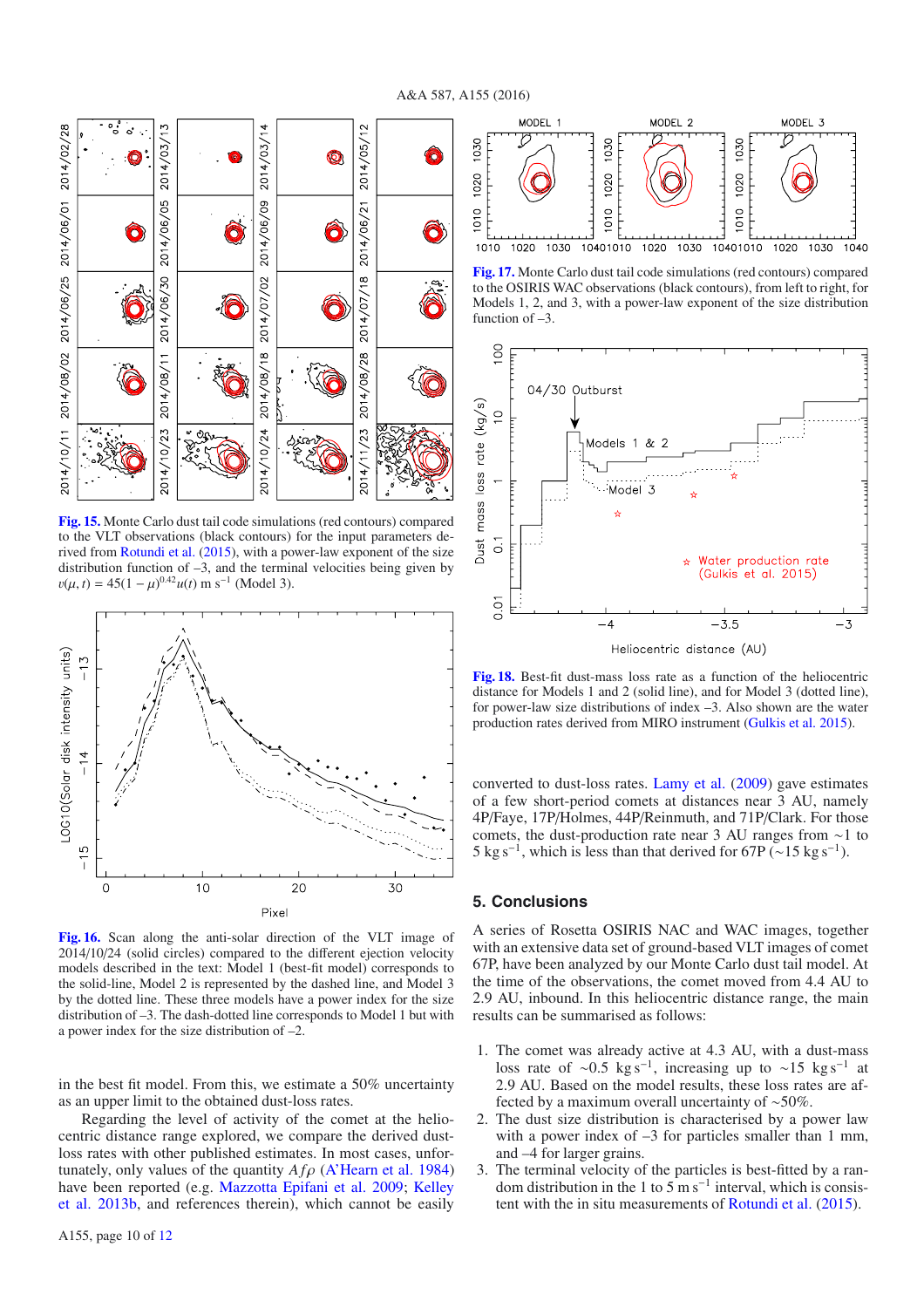- 4. The minimum particle size is constrained at radius  $r < 10 \mu$ m, while the maximum size is compatible with the innermost coma values derived by Rotundi et al. (2015,  $r = 1$  cm).
- 5. The dust-to-gas mass ratio, based on the results of our best-fit model and combined with water production rates that were inferred from the MIRO experiment, varies between 3.8 and 6.5, which is consistent with the value of  $4 \pm 2$  derived by Rotundi et al. (2015).

*Acknowledgements.* We are grateful to the anonymous reviewer for his/her comments and suggestions that helped to considerably improve the manuscript. OSIRIS was built by a consortium led by the Max-Planck Institut für Sonnensystemforschung, Göttingen, Germany, in collaboration with CISAS, University of Padova, Italy, the Laboratoire d'Astrophysique de Marseille, France, the Instituto de Astrofísica de Andalucía, CSIC, Granada, Spain, the Scientific Support Office of the European Space Agency, Noordwijk, The Netherlands, the Instituto Nacional de Técnica Aeroespacial, Madrid, Spain, the Universidad Politécnica de Madrid, Spain, the Department of Physics and Astronomy of Uppsala University, Sweden, and the Institut für Datentechnik und Kommunikationsnetze der Technischen Universität Braunschweig, Germany. The support of the national funding agencies of Germany (DLR), France (CNES), Italy (ASI), Spain (MEC), Sweden (SNSB), and the ESA Technical Directorate is gratefully acknowledged. We thank the Rosetta Science Ground Segment at ESAC, the Rosetta Mission Operations Centre at ESOC and the Rosetta Project at ESTEC for their outstanding work that enables the scientific return of the Rosetta Mission. This paper is based on observations made with ESO telescopes at the La Silla Paranal Observatory under programmes IDs 592.C-0924, 093.C-0593, and 094.C-0054.

#### **References**

- Agarwal, J., Müller, M., Reach, W. T., et al. 2010, [Icarus, 207, 992](http://linker.aanda.org/10.1051/0004-6361/201527564/1)
- A'Hearn, M., Millis, R. L., Schleicher, D. G., et al. 1984, [ApJ, 89, 579](http://linker.aanda.org/10.1051/0004-6361/201527564/2) Bramich, D. M. 2008, [MNRAS, 386, L77](http://linker.aanda.org/10.1051/0004-6361/201527564/3)
- Colangeli, L., López-Moreno, J. J., Palumbo, P., et al. 2009, The GIADA instrument, in Rosetta ESA's mission to the Origin of the Solar System, eds. R. Schulz, C. Alexander, H. Böhnhardt, & K. H. Glassmeier (Springer), 243
- Crifo, J. F., Fulle, M., Kömle, N. I., & Szego, K. 2004, Nucleus-coma structural relationships: lessons from physical models, in Comets II, eds. M. C. Festou,
- H. U. Keller, & H. A. Weaver (Tucson: University of Arizona Press), 471
- Della Corte, V., Rotundi, A., Accolla, M., et al. 2014, [J. Astron. Instr., 1350011](http://linker.aanda.org/10.1051/0004-6361/201527564/6) Della Corte, V., Rotundi, A., Fulle, M., et al. 2015, [A&A, 583, A13](http://linker.aanda.org/10.1051/0004-6361/201527564/7)
- Finson, M., & Probstein, M. 1968, ApJ, 154,327
- Fornasier, S., Hasselmann, P. H., Barucci, M. A., et al. 2015, [A&A, 583, A30](http://linker.aanda.org/10.1051/0004-6361/201527564/9) Fulle, M. 1989, [A&A, 217, 283](http://linker.aanda.org/10.1051/0004-6361/201527564/10)
- Fulle. M., Colangeli, L., Agarwal, J., et al. 2010, [A&A, 522, A63](http://linker.aanda.org/10.1051/0004-6361/201527564/11)
- Fulle, M., Della Corte, V., Rotundi, A., et al. 2015, [ApJ, 802, L12.](http://linker.aanda.org/10.1051/0004-6361/201527564/12)
- Gulkis, S., Allen, M., von Allmen, P., et al. 2015, [Science, 347, 0709](http://linker.aanda.org/10.1051/0004-6361/201527564/13)
- Keller, H. U., Barbieri, C., Lamy, P., et al. 2007, [Space Sci. Rev., 128, 433](http://linker.aanda.org/10.1051/0004-6361/201527564/14)
- Kelley, M. S., Lindler, D. J., Bodewits, D., et al. 2013a, [Icarus, 222, 634](http://linker.aanda.org/10.1051/0004-6361/201527564/15)
- Kelley, M. S., Fernández, Y. R., Licandro, J., et al. 2013b, [Icarus, 225, 475](http://linker.aanda.org/10.1051/0004-6361/201527564/16)
- Kimura, H., Okamoto, H., and Mukai, T. 2002, [Icarus, 157, 349](http://linker.aanda.org/10.1051/0004-6361/201527564/17)
- Lamy, P. L., Toth, I., Weaver, H. A., et al. 2006, [A&A, 458, 669](http://linker.aanda.org/10.1051/0004-6361/201527564/18)
- Lamy, P. L., Toth, I., Weaver, H. A., et al. 2009, [A&A, 508, 1045](http://linker.aanda.org/10.1051/0004-6361/201527564/19)
- Lara, L. M., Gutiérrez, P., Lowry, S., et al. 2015, [A&A, 583, A9](http://linker.aanda.org/10.1051/0004-6361/201527564/20)
- Mazzotta Epifani, E., Palumbo, P., & Colangeli, L. 2009, [A&A, 508, 1031](http://linker.aanda.org/10.1051/0004-6361/201527564/21) Meech, K. J., & Jewitt, D. C. 1987, [A&A, 187, 585](http://linker.aanda.org/10.1051/0004-6361/201527564/22)
- Montalto, M., Riffeser, A., Hopp, U., et al. 2008, [A&A, 479, L45](http://linker.aanda.org/10.1051/0004-6361/201527564/23)
- Mottola, S., Lowry, S., Snodgrass, C., et al. 2014, [A&A, 569, L2](http://linker.aanda.org/10.1051/0004-6361/201527564/24)
- Mottola, S., Arnold, G., Grothues, H.-G., et al. 2015, [Science, 349, 0232](http://linker.aanda.org/10.1051/0004-6361/201527564/25)
- Moreno, F., Ortiz, J. L., Santos-Sanz, P., et al. 2008, [ApJ, 677, L63](http://linker.aanda.org/10.1051/0004-6361/201527564/26)
- Moreno, F., Pozuelos, F., Aceituno, F., et al. 2012, [ApJ, 752, 136](http://linker.aanda.org/10.1051/0004-6361/201527564/27)
- Preusker, F., Scholten, F., Matz K. D., et al. 2015, [A&A, 583, A33](http://linker.aanda.org/10.1051/0004-6361/201527564/28)
- Rotundi, A., Sierks, H., Della Corte, V., et al. 2015, [Science, 347, 3905](http://linker.aanda.org/10.1051/0004-6361/201527564/29)
- Schulz, R., Hilchenbach, M., Langevin, Y., et al. 2015, [Nature, 518, 216](http://linker.aanda.org/10.1051/0004-6361/201527564/30)
- Sierks, K., Barbieri, C., Lamy, P. L., et al. 2015, [Science, 347, 1044](http://linker.aanda.org/10.1051/0004-6361/201527564/31) Snodgrass, C., Tubiana, C., Bramich, D. M., et al. 2013, [A&A, 557, A33](http://linker.aanda.org/10.1051/0004-6361/201527564/32)
- Snodgrass, C., Jehin, E., Manfroid, J., et al. 2016, A&A, in press, DOI: 10.1051/0004-6361/201527834

Soja, R. H., Sommer, M., Herzog, J., et al. 2015, [A&A, 583, A18](http://linker.aanda.org/10.1051/0004-6361/201527564/34) Tubiana C., Snodgrass, C., Bertini, I., et al. 2015a, [A&A, 573, A62](http://linker.aanda.org/10.1051/0004-6361/201527564/35) Tubiana C., Güttler, C., Kovacs, G., et al. 2015b, [A&A, 583, A46](http://linker.aanda.org/10.1051/0004-6361/201527564/36) Whipple, F. 1950, [ApJ, 111, 375](http://linker.aanda.org/10.1051/0004-6361/201527564/37)

- <sup>1</sup> Instituto de Astrofísica de Andalucía, CSIC, Glorieta de la Astronomía s/n, 18008 Granada, Spain e-mail: fernando@iaa.es
- <sup>2</sup> Planetary and Space Sciences, Department of Physical Sciences, The Open University, Walton Hall, Milton Keynes, Buckinghamshire MK7 6AA, UK
- European Southern Observatory, Karl-Schwarschild-Strasse 2, 85748 Garching bei München, Germany
- <sup>4</sup> Max-Planck Institut für Sonnensystemforschung, Justus-von-Liebig-Weg, 3 37077 Göttingen, Germany
- <sup>5</sup> Department of Physics and Astronomy G. Galilei, University of Padova, Vic. Osservatorio 3, 35122 Padova, Italy
- <sup>6</sup> Center of Studies and Activities for Space (CISAS) G. Colombo, University of Padova, via Venezia 15, 35131 Padova, Italy
- <sup>7</sup> Aix Marseille Université, CNRS, LAM (Laboratoire dAstrophysique de Marseille) UMR 7326, 13388 Marseille, France
- Centro de Astrobiologia (INTA-CSIC), European Space Agency (ESA), European Space Astronomy Centre (ESAC), PO Box 78, 28691 Villanueva de la Cañada, Madrid, Spain International Space Science Institute, Hallerstrasse 6, 3012 Bern,
- Switzerland
- <sup>10</sup> Research and Scientific Support Department, European Space Agency, 2201 Noordwijk, The Netherlands
- <sup>11</sup> PAS Space Research Center, Bartycka 18A, 00716 Warszawa, Poland
- <sup>12</sup> Institute for Geophysics and Extraterrestrial Physics, TU Braunschweig, 38106 Braunschweig, Germany
- Department for Astronomy, University of Maryland, College Park, MD 20742-2421, USA
- LESIA, Observatoire de Paris, CNRS, UPMC, Univ. Paris-Diderot, 5 place J. Janssen, 92195 Meudon Principal Cedex, France
- <sup>15</sup> LATMOS, CNRS/UVSQ/IPSL, 11 Bd d'Alembert, 78280 Guyancourt, France
- <sup>16</sup> INAF Osservatorio Astronomico di Padova, vic. dell'Osservatorio 5, 35122 Padova, Italy
- <sup>17</sup> Department of Physics and Astronomy, Uppsala University, Box 516, 75120 Uppsala, Sweden
- <sup>18</sup> CNR-IFN UOS Padova LUXOR, via Trasea 7, 35131 Padova, Italy
- <sup>19</sup> Department of Industrial Engineering, University of Padova, via Venezia 1, 35131 Padova, Italy
- <sup>20</sup> University of Trento, via Sommarive 9, 38123 Trento, Italy<br><sup>21</sup> Physikalisches Institut, Sidlerstrasse 5, University of
- <sup>21</sup> Physikalisches Institut, Sidlerstrasse 5, University of Bern, 3012 Bern, Switzerland
- <sup>22</sup> INAF–Osservatorio Astronomico di Trieste, via Tiepolo 11, 34143 Trieste, Italy
- <sup>23</sup> Deutsches Zentrum für Luft- und Raumfahrt (DLR), Institut für Planetenforschung, Rutherfordstrasse 2, 12489 Berlin, Germany
- <sup>24</sup> Institute for Space Science, National Central University, 32054 Chung-Li, Taiwan<br><sup>25</sup> ESA/ESAC, PO Box 78, 28691 Villanueva de la Cañada, Spain
- 
- <sup>26</sup> Department of Information Engineering, University of Padova, via<br>Gradenigo 6/B, 35131 Padova, Italy
- <sup>27</sup> Astrophysics Research Centre, School of Physics and Astronomy, Queen's University Belfast, Belfast BT7 1NN, UK
- <sup>28</sup> INAF, Osservatorio Astrofisico di Arcetri, Largo E. Fermi 5, 50 125 Firenze, Italy
- <sup>29</sup> Institut d'Astrophysique et de Géophysique, Université de Liège, Sart-Tilman, 4000, Liège, Belgium
- <sup>30</sup> Institute for Space Astrophysics and Planetology (IAPS), National Institute for AstroPhysics (INAF), via Fosso del Cavaliere 100, 00133 Roma, Italy